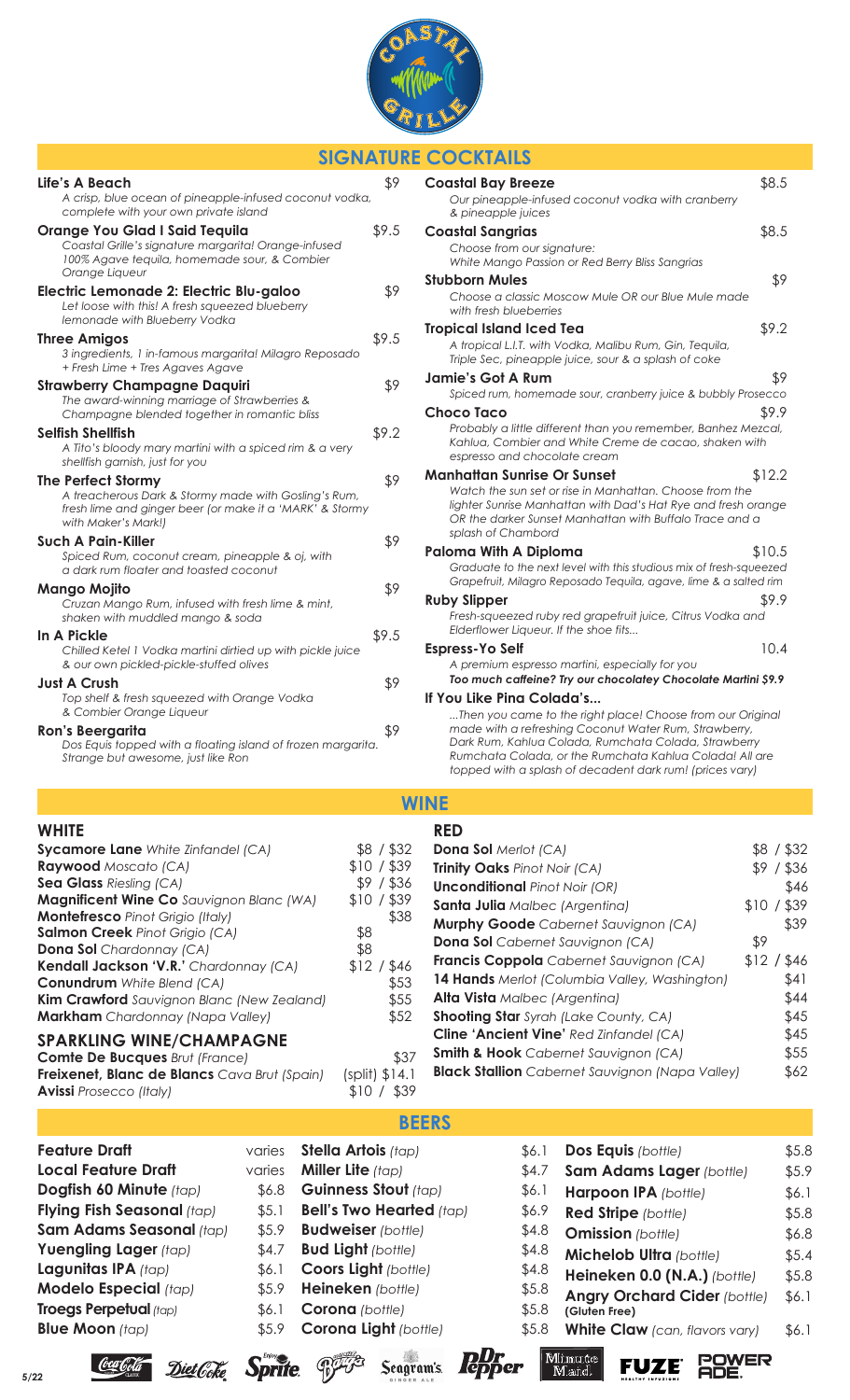| <b>APPETIZERS</b>                                                                                                                    |        |                                                                                                                                 |        |
|--------------------------------------------------------------------------------------------------------------------------------------|--------|---------------------------------------------------------------------------------------------------------------------------------|--------|
| Edamame<br>Steamed with butter & dusted with our spiced salt                                                                         | \$6.6  | <b>Fried Alligator Bites</b><br>Hand breaded gator deep fried & served with our                                                 | \$13.8 |
| <b>Flash Fried Calamari</b><br>With vegetables and a sweet & spicy Asian sauce                                                       | \$12.9 | house made swamp sauce<br>"Off The Hook" Shrimp                                                                                 | \$12.8 |
| <b>Sesame Seared Ahi Tuna</b><br>Premium sushi grade tuna seared rare, sliced & chilled.<br>Served with soy, wasabi & pickled ginger | \$15.6 | Panko encrusted fried and tossed with your choice<br>of sauce: Austin's Twisted Sauce, Mango Jalapeno,<br>or Buffalo            |        |
| <b>Boneless Buffalo Bites</b><br>Breaded boneless chicken fried and tossed in our<br>homemade buffalo sauce served with Blue cheese  | \$12.8 | Lobster & Shrimp Dip<br>Large pieces of cold water lobster & shrimp baked in a<br>3-cheese blend served with tortilla chips     | \$17.3 |
| <b>Shrimp Cocktail</b><br>8 jumbo shrimp, steamed & chilled served with cocktail sauce                                               | \$13.7 | <b>Coconut Shrimp</b><br>6 homemade coconut encrusted jumbo shrimp, fried<br>& served with a chili sauce                        | \$12.8 |
| <b>Steamed Clams</b><br>One dozen middle neck clams in a lemon garlic wine<br>sauce and a side of drawn butter                       | \$12.8 | <b>Wisconsin Cheese Curds</b><br>Lightly breaded and fried Wisconsin cheese curds<br>served with a Chipotle Ranch dipping sauce | \$10.7 |

## **SOUPS, SALADS & BOWLS**

**Dressings:** *Garlic Peppercorn Ranch, Strawberry Balsamic Vinaigrette, Ginger Vinaigrette, Caesar, Citrus Vinaigrette, Blue Cheese, Honey Mustard*

*Add blue cheese crumbles \$1.5*

| <b>Lump Crab &amp; Corn Chowder</b><br>With a hint of bacon                                                                                                                                                                                                                                                                                                                                                                                                                                                                                                                                                                                                           | \$7.7                                                 | <b>Cobb Salad</b><br>Mixed greens, roasted chicken, fresh avocado, tomato, egg,                                                                                                                                                                                                                                                                                                                                                                                                                                                                                                                                                                                                                                                            | \$16.8                     |
|-----------------------------------------------------------------------------------------------------------------------------------------------------------------------------------------------------------------------------------------------------------------------------------------------------------------------------------------------------------------------------------------------------------------------------------------------------------------------------------------------------------------------------------------------------------------------------------------------------------------------------------------------------------------------|-------------------------------------------------------|--------------------------------------------------------------------------------------------------------------------------------------------------------------------------------------------------------------------------------------------------------------------------------------------------------------------------------------------------------------------------------------------------------------------------------------------------------------------------------------------------------------------------------------------------------------------------------------------------------------------------------------------------------------------------------------------------------------------------------------------|----------------------------|
| <b>New England Clam Chowder</b><br>Classic recipe includes bacon                                                                                                                                                                                                                                                                                                                                                                                                                                                                                                                                                                                                      | \$6.7                                                 | bacon, blue cheese tossed with garlic peppercorn<br>ranch dressing                                                                                                                                                                                                                                                                                                                                                                                                                                                                                                                                                                                                                                                                         |                            |
| Lobster Bisque                                                                                                                                                                                                                                                                                                                                                                                                                                                                                                                                                                                                                                                        | \$11                                                  | substitute grilled shrimp or crispy shrimp \$1.3<br>substitute grilled salmon \$1.8                                                                                                                                                                                                                                                                                                                                                                                                                                                                                                                                                                                                                                                        |                            |
| <b>Caesar</b>                                                                                                                                                                                                                                                                                                                                                                                                                                                                                                                                                                                                                                                         | \$6.5                                                 | substitute chilled jumbo lump crab meat for \$3.6<br>substitute sesame seared ahi tuna for \$3.9                                                                                                                                                                                                                                                                                                                                                                                                                                                                                                                                                                                                                                           |                            |
| <b>Coastal House Salad</b><br>Spring mix, red onion, tomatoes, cucumbers, toasted<br>pumpkin seeds with a citrus vinaigrette<br>With grilled chicken, grilled shrimp or crispy shrimp<br>With grilled salmon<br>With chilled jumbo lump crab meat<br>With sesame seed seared ahi tuna<br><b>Two Noodle Crispy Shrimp Salad</b><br>Crispy shrimp, mixed greens, red pepper, mango, almond slivers,<br>crispy noodles tossed in a ginger vinaigrette & peanut sauce<br>substitute grilled chicken or grilled shrimp at no charge<br>substitute grilled salmon \$1.8<br>substitute chilled jumbo lump crab meat for \$3.6<br>substitute sesame seared ahi tuna for \$3.9 | \$6.5<br>\$12.2<br>\$14<br>\$15.8<br>\$16.1<br>\$15.8 | <b>Grilled Shrimp &amp; Strawberry Salad</b><br>Mixed greens with a strawberry balsamic vinaigrette<br>with fresh strawberries, jicama, feta cheese, sweetened<br>pecans & grilled shrimp.<br>substitute grilled chicken or crispy shrimp at no charge<br>substitute grilled salmon \$1.8<br>substitute chilled jumbo lump crab meat for \$3.6<br>substitute sesame seared ahi tuna for \$3.9<br><b>Southern Fried Chicken Salad</b><br>Romaine lettuce blend with cheddar and pepperjack<br>cheeses, bacon, tomato and croutons topped with<br>Southern fried chicken<br><b>Ahi Tuna Bowl</b><br>Jasmine rice with mango salsa and sesame seared Ahi tuna.<br>Garnished with crispy wonton noodles and served with<br>a sweet chili sauce | \$15.8<br>\$16.8<br>\$17.8 |
| <b>HAND HELDS</b>                                                                                                                                                                                                                                                                                                                                                                                                                                                                                                                                                                                                                                                     |                                                       | Served with Shoestring Fries or Carolina Cole Slaw (excludes Fish & Chips). Substitute Gluten Free Bun \$1.5                                                                                                                                                                                                                                                                                                                                                                                                                                                                                                                                                                                                                               |                            |
| <b>Coastal Cheddar Cheeseburger</b><br>100% Angus burger, Vermont cheddar, lettuce,<br>tomato, onion, pickles & our signature sauce                                                                                                                                                                                                                                                                                                                                                                                                                                                                                                                                   | \$13.9                                                | <b>The Maine Lobster Roll</b><br>Chilled lobster, mayo & celery on a New England style bun                                                                                                                                                                                                                                                                                                                                                                                                                                                                                                                                                                                                                                                 | \$21.3                     |
| Fish & Chips                                                                                                                                                                                                                                                                                                                                                                                                                                                                                                                                                                                                                                                          | \$18.9                                                | <b>Chesapeake Crab Cake Sandwich</b><br>Lump backfin crab cake with lettuce, tomato & onion                                                                                                                                                                                                                                                                                                                                                                                                                                                                                                                                                                                                                                                | \$17                       |
| Our original beer battered New England haddock<br>fillets, crispy shoestring fries and cole slaw                                                                                                                                                                                                                                                                                                                                                                                                                                                                                                                                                                      |                                                       | <b>Chicken Ciabatta</b><br>Grilled chicken, spinach, arugula, pepperjack cheese                                                                                                                                                                                                                                                                                                                                                                                                                                                                                                                                                                                                                                                            | \$13.4                     |
| <b>Baja Fish Tacos</b><br>3 flour tortillas, seasoned mahi mahi, chimichurri sauce,<br>mango salsa and a lime cream drizzle                                                                                                                                                                                                                                                                                                                                                                                                                                                                                                                                           | \$16.1                                                | with a sundried tomato aioli on a toasted ciabatta roll<br>The "Impossible Burger"                                                                                                                                                                                                                                                                                                                                                                                                                                                                                                                                                                                                                                                         | \$14.9                     |
| <b>Twisted Tacos</b><br>3 flour tortillas, crispy shrimp topped with our twisted sauce,<br>diced tomatoes and a lime cream drizzle                                                                                                                                                                                                                                                                                                                                                                                                                                                                                                                                    | \$15.7                                                | Yes it's a 100% vegetarian plant based patty and quite<br>possibly the best you ever hadserved with Vermont<br>cheddar, lettuce, tomato and onion. (Make it vegan,<br>request no cheese, no sauce, & substitute ciabatta bun)                                                                                                                                                                                                                                                                                                                                                                                                                                                                                                              |                            |
| <b>Fried Fish Tacos</b><br>3 flour tortillas, beer battered Haddock, chimichurri sauce,<br>mango salsa and a lime cream drizzle                                                                                                                                                                                                                                                                                                                                                                                                                                                                                                                                       | \$16.1                                                | <b>Lobster Grilled Cheese</b><br>Lobster, smoked mozzarella & cheddar cheese<br>between buttered sourdough bread                                                                                                                                                                                                                                                                                                                                                                                                                                                                                                                                                                                                                           | \$19.9                     |
| <b>SIGNATURE SIDES</b>                                                                                                                                                                                                                                                                                                                                                                                                                                                                                                                                                                                                                                                |                                                       | <b>DELUXE SIDES</b>                                                                                                                                                                                                                                                                                                                                                                                                                                                                                                                                                                                                                                                                                                                        |                            |
| <b>Shoestring French Fries</b><br><b>Steamed Asparagus</b><br>\$3.5                                                                                                                                                                                                                                                                                                                                                                                                                                                                                                                                                                                                   |                                                       | \$4.5<br><b>Caesar or House Salad</b>                                                                                                                                                                                                                                                                                                                                                                                                                                                                                                                                                                                                                                                                                                      | \$6.5                      |
| <b>Jasmine Rice</b><br><b>Carolina Cole Slaw</b><br>\$3.5                                                                                                                                                                                                                                                                                                                                                                                                                                                                                                                                                                                                             |                                                       | \$4.5<br>Substitute a Deluxe Side                                                                                                                                                                                                                                                                                                                                                                                                                                                                                                                                                                                                                                                                                                          |                            |

|                             | \$4.5                                   |
|-----------------------------|-----------------------------------------|
| <b>Seasoned Green Beans</b> | \$4.5                                   |
|                             | $\mathfrak{g}_{4.5}$ Potatoes Au Grafin |

**Yukon Gold**

#### *20% gratuity added to parties of 7 or more*

**Potatoes Au Gratin** \$4.5

*\* Consuming raw or undercooked meats, poultry & seafood may increase your risk of foodborne illness. Please alert your server of any food allergies. A Gluten-Free menu is available from your server.*

**for any Signature Side** \$3

**Homestyle Mashed Potatoes** \$4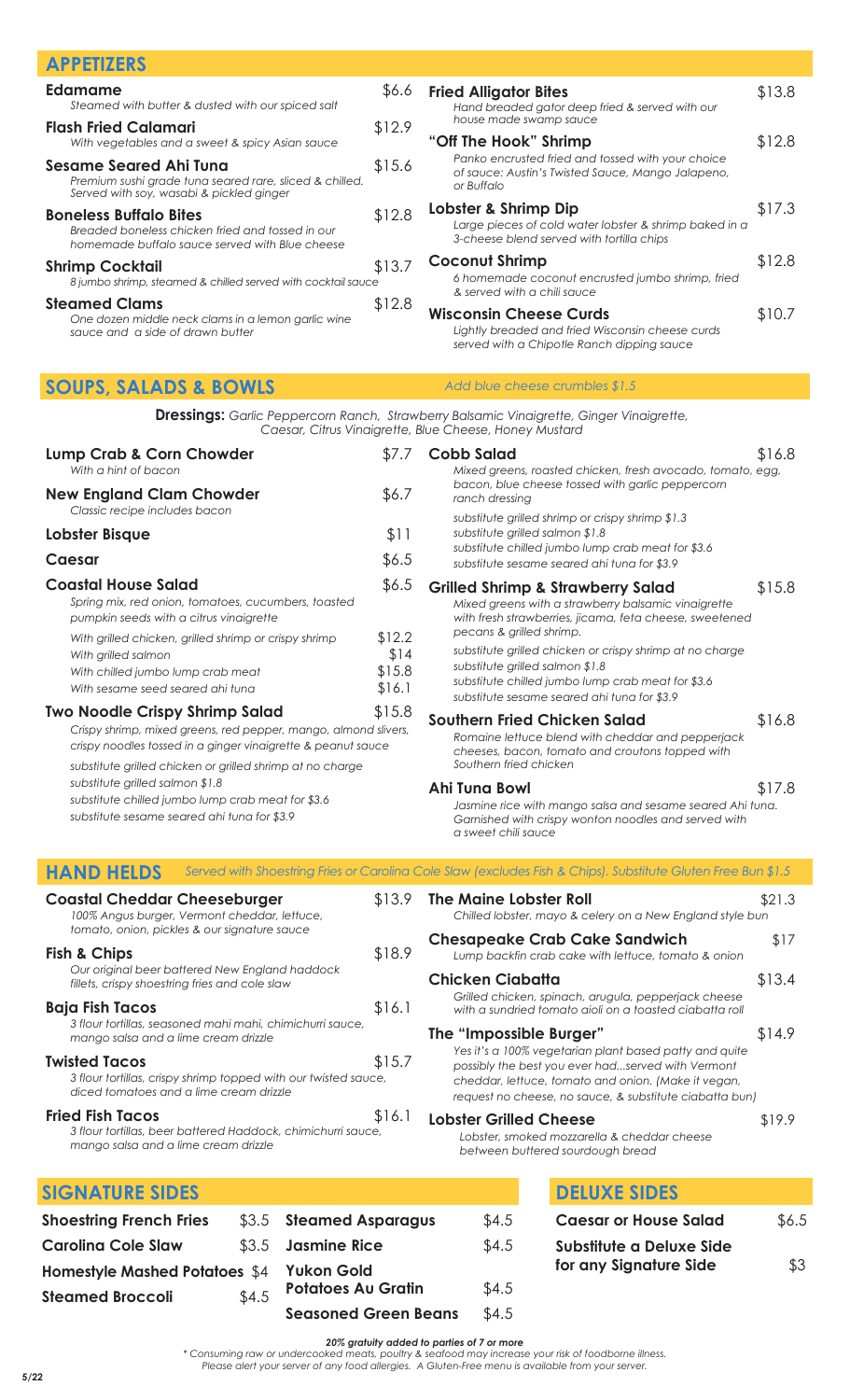| <b>SIMPLY GRILLED FISH</b>                                                                                         |         |                                    | Served with 2 Signature Sides                                                                       |                |
|--------------------------------------------------------------------------------------------------------------------|---------|------------------------------------|-----------------------------------------------------------------------------------------------------|----------------|
| <b>North Atlantic Salmon</b>                                                                                       | Sm \$21 | Lg \$24.2                          |                                                                                                     |                |
| Ahi Tuna Steak *                                                                                                   |         | \$25                               | <b>GRILLED FISH STYLES</b>                                                                          |                |
| Served rare                                                                                                        |         |                                    | Lemon Butter<br>Mango Salsa                                                                         |                |
| <b>Chilean Sea Bass *</b>                                                                                          |         | \$31.9                             | Pan Asian                                                                                           |                |
| Mahi Mahi *                                                                                                        |         | \$22                               | <b>Toluca Spiced</b><br><b>House Grilled</b>                                                        |                |
| <b>Rainbow Trout</b>                                                                                               |         | \$19.5                             | <b>Blackened</b>                                                                                    |                |
| <b>Shrimp &amp; Sea Scallops *</b>                                                                                 |         | \$25.8                             | Top with Shrimp & Crab in a<br>\$7.5                                                                |                |
| Cold Water Lobster Tails *                                                                                         |         | \$38.6                             | garlic cream sauce                                                                                  |                |
| 2 tails split & grilled served with butter                                                                         |         |                                    | <b>ADD TO ANY ENTRÉE</b>                                                                            |                |
| <b>Seasonal Catch</b>                                                                                              |         | <b>MKT</b>                         | Shrimp Skewer \$9.5<br>Sea Scallops Skewer \$11.5                                                   |                |
| *Wild Caught                                                                                                       |         |                                    | 1 Grilled Lobster Tail \$17.5                                                                       |                |
|                                                                                                                    |         |                                    |                                                                                                     |                |
| <b>PASTAS</b>                                                                                                      |         |                                    |                                                                                                     |                |
| Jambalaya Pasta                                                                                                    |         | \$19.5                             | <b>Blackened Chicken Alfredo Pasta</b>                                                              | \$18           |
| Shrimp, Chicken, & Andouille sausage sauteed with onions,<br>tomato & peppers in a Spicy Cajun sauce over linguine |         |                                    | Linguine in a traditional Alfredo sauce topped with<br>blackened chicken                            |                |
| <b>Seafood Medley Pasta</b>                                                                                        |         | \$21                               | <b>Seafood Gnocchi</b>                                                                              | \$23.9         |
| Shrimp, Crab & Scallops in a garlic cream sauce                                                                    |         |                                    | Sweet lobster, bay scallops and tender shrimp sautéed with                                          |                |
| over linguine                                                                                                      |         |                                    | golden browned potato gnocchi, mushrooms and fresh<br>tomatoes tossed in lobster-sherry cream sauce |                |
|                                                                                                                    |         |                                    | Substitute brown rice at no additional charge                                                       |                |
|                                                                                                                    |         | Substitute gluten free pasta \$1.5 |                                                                                                     |                |
| <b>SEAFOOD SPECIALTIES</b>                                                                                         |         |                                    | Served with 2 Signature Sides                                                                       |                |
| <b>Chesapeake Crab Cakes</b>                                                                                       |         | \$28.9                             | <b>Pan Seared Scallops</b>                                                                          | \$26.4         |
| Two large lump backfin crab cakes                                                                                  |         |                                    | Large day-boat sea scallops pan seared over a bed                                                   |                |
| <b>Broiled Seafood Platter</b>                                                                                     |         | \$31.9                             | of arugula and spinach with bacon and Parmesan cheese                                               |                |
| Broiled sea scallops, jumbo shrimp, haddock, and a crab cake<br>prepared with either house or blackened seasoning  |         |                                    | <b>Stuffed Lobster Tail</b><br>A cold water lobster tail stuffed with seasoned                      | \$32           |
| (sorry no substitutions)                                                                                           |         |                                    | crab meat, shrimp, bay scallops and topped with a                                                   |                |
| <b>Baked Boston Haddock</b>                                                                                        |         | \$22.4                             | garlic alfredo sauce                                                                                |                |
| Panko encrusted smothered in a shrimp and crab<br>garlic alfredo sauce                                             |         |                                    |                                                                                                     |                |
|                                                                                                                    |         |                                    |                                                                                                     |                |
| <b>STEAK, CHICKEN &amp; RIBS</b>                                                                                   |         |                                    | Served with 2 Signature Sides                                                                       |                |
| <b>Filet Mignon</b>                                                                                                |         |                                    | <b>Handcut Ribeye</b>                                                                               | \$32.6         |
| Hand cut aged beef                                                                                                 |         | \$25.8                             | 12 oz. ribeye house grilled or cajun seasoned                                                       |                |
| 6 oz.<br>8 oz.                                                                                                     |         | \$30.4                             | <b>Baked Parmesan Crusted Chicken</b><br>Parmesan crusted chicken breasts baked & topped            | \$18.5         |
| Add blue cheese crumbles \$1.5                                                                                     |         |                                    | with a garlic alfredo sauce                                                                         |                |
| <b>Austin's Baby Back Ribs</b>                                                                                     |         |                                    | <b>Key West Grilled Chicken</b><br>Herb marinated Chicken over jasmine rice with a                  | \$17.5         |
| "Fall off the bone" with our Austin's BBQ sauce                                                                    |         |                                    | medley of tri-color peppers & onions with bacon                                                     |                |
| <b>Full Rack</b><br>$\frac{1}{2}$ Rack                                                                             |         | \$25<br>\$18                       | in a Key West inspired sauce                                                                        |                |
| <b>Southern Fried Boneless Chicken</b>                                                                             |         | \$17.5                             | Surf & Turf<br>6 oz. filet Mignon and 1 split, grilled lobster tail                                 | \$42.3         |
| 3 Boneless chicken breasts southern fried with a                                                                   |         |                                    | <b>Crab Cake &amp; Rib Combo</b>                                                                    | \$26.3         |
| side of country gravy                                                                                              |         |                                    | Lump backfin crab cake with 1/2 rack of slow                                                        |                |
|                                                                                                                    |         |                                    | roasted baby back ribs                                                                              |                |
| <b>KIDS MEALS</b>                                                                                                  |         |                                    | Includes any soda, juice or milk and choice of French Fries, Cole Slaw or Broccoli                  |                |
| <b>EZ Mac-N-Cheese</b>                                                                                             |         | \$7.7                              | <b>Chicken Tender Bites</b>                                                                         |                |
| <b>Grilled Cheese</b>                                                                                              |         | \$7.7                              | <b>Grilled Shrimp</b>                                                                               | \$7.7<br>\$7.7 |
| <b>Chicken Sandwich with Cheese</b>                                                                                |         | \$7.7                              | <b>Popcorn Shrimp</b>                                                                               | \$7.7          |
| <b>Kid Cheeseburger</b>                                                                                            |         | \$7.7                              | <b>Fish &amp; Chips</b>                                                                             | \$7.7          |
|                                                                                                                    |         |                                    |                                                                                                     |                |

### *KIDS EAT FREE ON SUNDAYS\**

*\*Dine in only, 1 meal per entrée, excludes holidays.*

#### *20% gratuity added to parties of 7 or more*

*\* Consuming raw or undercooked meats, poultry & seafood may increase your risk of foodborne illness. Please alert your server of any food allergies. A Gluten-Free menu is available from your server.* **5/22**